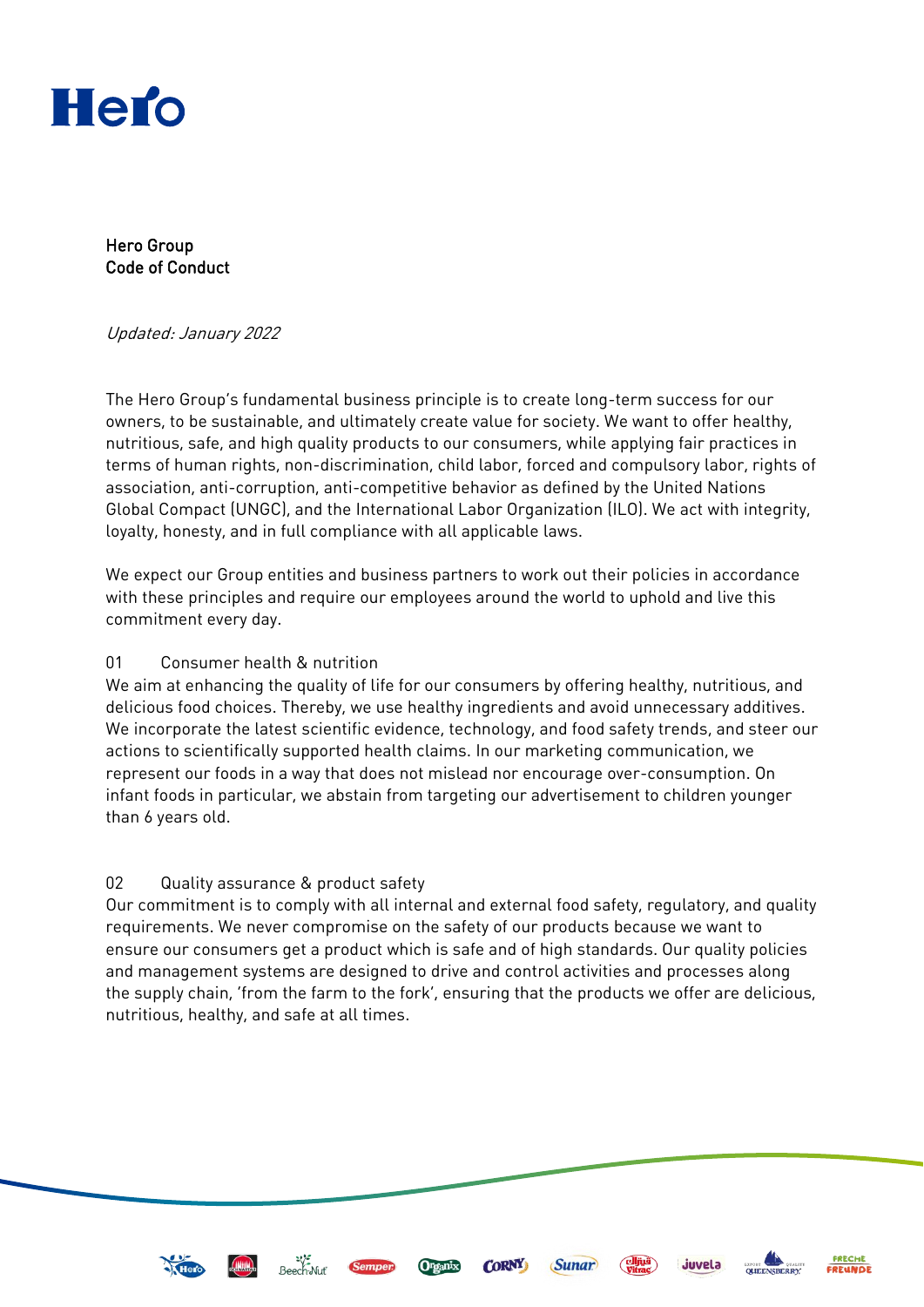

## 03 Human rights

We are guided by the United Nations Global Compact's ([UNGC\)](https://www.unglobalcompact.org/what-is-gc/our-work/social/human-rights) principles on human rights and labor, and aim to provide an example of good human rights and labor practices throughout our business activities. Like the UNGC, we mainly draw on the International Labor Organizations (ILO) conventions for labor related topics.

## 04 Non-discrimination / equal opportunity

We do not discriminate based on gender, age, health, race, skin color, nationality, language, family circumstances, social origin, religion, creed, political opinion, or physical or mental disability. Opportunities are offered in a non-discriminating way, only according to required skills and performance. Thus, an individual's employment with the Company, including all subsequent changes in work assignment, is determined solely by the individual's ability to perform the job and independent from above-mentioned idiosyncrasies.

> [UNGC](https://www.unglobalcompact.org/what-is-gc/mission/principles/principle-6) 6 [| ILO C100](http://www.ilo.org/dyn/normlex/en/f?p=NORMLEXPUB:12100:0::NO::P12100_ILO_CODE:C100) | [ILO C111](https://www.ilo.org/dyn/normlex/en/f?p=NORMLEXPUB:12100:0::NO::P12100_ILO_CODE:C111)

## 05 Child labor

We support the ILO's recommended minimum age for admission to employment of not less than the age of completion of compulsory schooling and not less than 15 years, unless in cases that fall under any of the ILO exceptions (explicit developing country national laws, light work, activities referred to by the special ILO conventions, e.g. for agriculture C10, non-industrial C33, fishing C112, etc.). Any types of work as dubbed "the worst forms of child labor" by the ILO are deemed by the Group as totally unacceptable.

> [UNGC 5](https://www.unglobalcompact.org/what-is-gc/mission/principles/principle-5) [| ILO C138](https://www.ilo.org/dyn/normlex/en/f?p=NORMLEXPUB:12100:0::NO::P12100_ILO_CODE:C138) | [ILO C182](https://www.ilo.org/dyn/normlex/en/f?p=NORMLEXPUB:12100:0::NO::P12100_ILO_CODE:C182)

# 06 Forced & compulsory labor

We totally reject any form of forced and compulsory labor, for example, where workers are forced into work with severe deprivations, physical violence or sexual abuse, or restricting people's movements. The bottom line is that a work relationship should be freely chosen and free from threats.

> [UNGC 4](https://www.unglobalcompact.org/what-is-gc/mission/principles/principle-4) [| ILO C29](https://www.ilo.org/dyn/normlex/en/f?p=1000:12100:0::NO::P12100_ILO_CODE:C029) [| ILO C105](https://www.ilo.org/dyn/normlex/en/f?p=1000:12100:0::NO::P12100_ILO_CODE:C105)

# 07 Employee safety

We believe that our employees are our most important asset. The proactive elimination of accidents, injuries, and illness is a way of life at Hero. By accepting the mutual responsibility of working safely, we will continue reducing injuries and illnesses toward zero incidents, thereby contributing to the well-being of one another and the success of the Company. We demand our Group entities to locally implement clear health and safety rules in line with local regulations and certification standards as claimed.